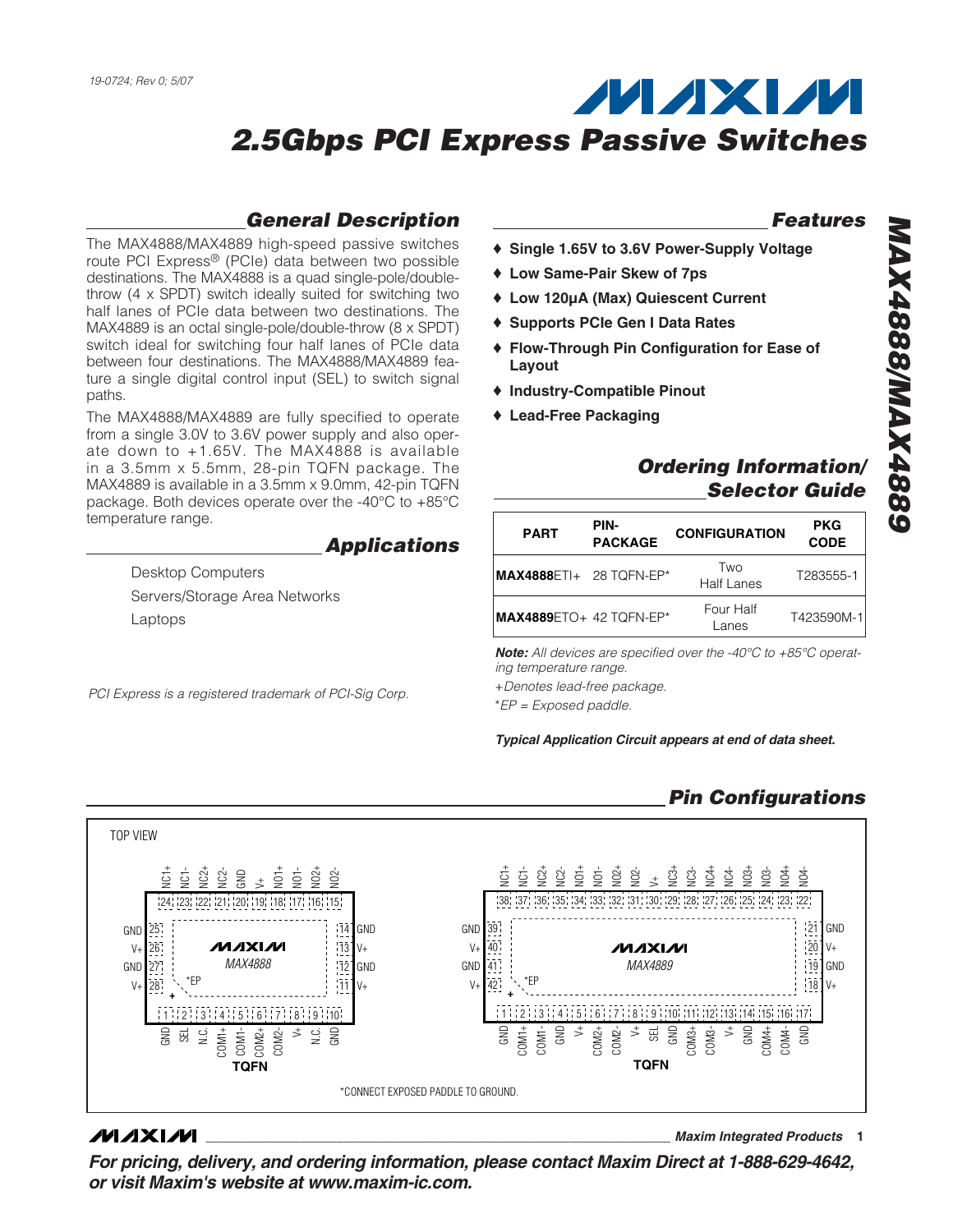#### **ABSOLUTE MAXIMUM RATINGS**

| (All voltages referenced to GND, unless otherwise noted.) |  |
|-----------------------------------------------------------|--|
|                                                           |  |
| SEL, COM_, NO_, NC_ (Note 1) -0.3V to (V+ + 0.3V)         |  |
| I COM__ - NO__ I, I COM__ - NC__ I (Note 1) 0 to 2V       |  |
| Continuous Current (COM_ to NO_/NC_) ±70mA                |  |
| Peak Current (COM __ to NO __/NC __)                      |  |
| (pulsed at 1ms, 10% duty cycle)±70mA                      |  |
|                                                           |  |
| Peak Current (SEL)                                        |  |
|                                                           |  |

(pulsed at 1ms, 10% duty cycle)................................±150mA

Continuous Power Dissipation  $(T_A = +70^{\circ}C)$ 28-Pin TQFN (derate 20.8mW/°C above +70°C) ....1666.7mW 42-Pin TQFN (derate 35.7mW/°C above +70°C) ....2857.1mW Operating Temperature Range ...........................-40°C to +85°C Storage Temperature Range .............................-65°C to +150°C Lead Temperature (soldering, 10s) .................................+300°C Junction Temperature......................................................+150°C

**Note 1:** Signals on SEL, NO , NC or COM exceeding V+ or GND are clamped by internal diodes. Limit forward-diode current to maximum current rating.

Stresses beyond those listed under "Absolute Maximum Ratings" may cause permanent damage to the device. These are stress ratings only, and functional operation of the device at these or any other conditions beyond those indicated in the operational sections of the specifications is not implied. Exposure to absolute maximum rating conditions for extended periods may affect device reliability.

### **ELECTRICAL CHARACTERISTICS**

(V+ = 3.0V to 3.6V,  $T_A = -40^{\circ}$ C to +85°C, unless otherwise noted. Typical values are at V+ = 3.3V,  $T_A = +25^{\circ}$ C.) (Note 2)

| <b>PARAMETER</b>                                     | <b>SYMBOL</b>                                      | <b>CONDITIONS</b>                                                                        | MIN      | TYP  | MAX            | <b>UNITS</b> |
|------------------------------------------------------|----------------------------------------------------|------------------------------------------------------------------------------------------|----------|------|----------------|--------------|
| <b>ANALOG SWITCH</b>                                 |                                                    |                                                                                          |          |      |                |              |
| Analog-Signal Range                                  | $V_{COM}$ ,<br>V <sub>NO_</sub> , V <sub>NC_</sub> |                                                                                          | $-0.1$   |      | $(V + - 1.2)$  | $\vee$       |
| Voltage Between COM and<br>NO/NC                     | I VCOM -<br>$V_{NO}$ ,<br>I VCOM -<br>$V_{NC}$     |                                                                                          | $\Omega$ |      | 1.8            | $\vee$       |
| On-Resistance                                        | R <sub>ON</sub>                                    | $V_+ = 3.0V$ , $l_{COM} = 15mA$ ,<br>$V_{NO}$ or $V_{NC}$ = 0V, 1.8V                     |          | 7    |                | Ω            |
| On-Resistance Match Between<br>Pairs of Same Channel | $\Delta \mathsf{RON}$                              | $V_+ = 3.0V$ , $l_{COM} = 15mA$ ,<br>$V_{NO}$ or $V_{NC}$ = 0V (Notes 3, 4)              |          | 0.1  |                | $\Omega$     |
| On-Resistance Match<br><b>Between Channels</b>       | $\Delta$ RON                                       | $V_+ = 3.0V$ , $l_{COM} = 15mA$ ,<br>$V_{NO}$ or $V_{NC}$ = 0V (Notes 3, 4)              |          | 0.6  | $\overline{c}$ | $\Omega$     |
| <b>On-Resistance Flatness</b>                        | RFLAT(ON)                                          | $V_+ = 3.0V$ , $l_{COM} = 15mA$<br>$V_{NO}$ or $V_{NC}$ = 0V, 1.8V (Notes 4, 5)          |          | 0.06 | $\overline{c}$ | $\Omega$     |
| NO_ or NC_ Off-Leakage<br>Current                    | INO (OFF)<br>INC (OFF)                             | $V_+ = 3.6V$ ; $V_{COM} = 0V$ , 1.8V;<br>$V_{NO}$ or $V_{NC}$ = 1.8V, 0V                 | -1       |      | $+1$           | μA           |
| COM_On-Leakage<br>Current                            | ICOM (ON)                                          | $V_+ = 3.6V$ ; $V_{COM} = 0V$ , 1.8V;<br>$V_{NO}$ or $V_{NC}$ = $V_{COM}$ or unconnected | -1       |      | $+1$           | μA           |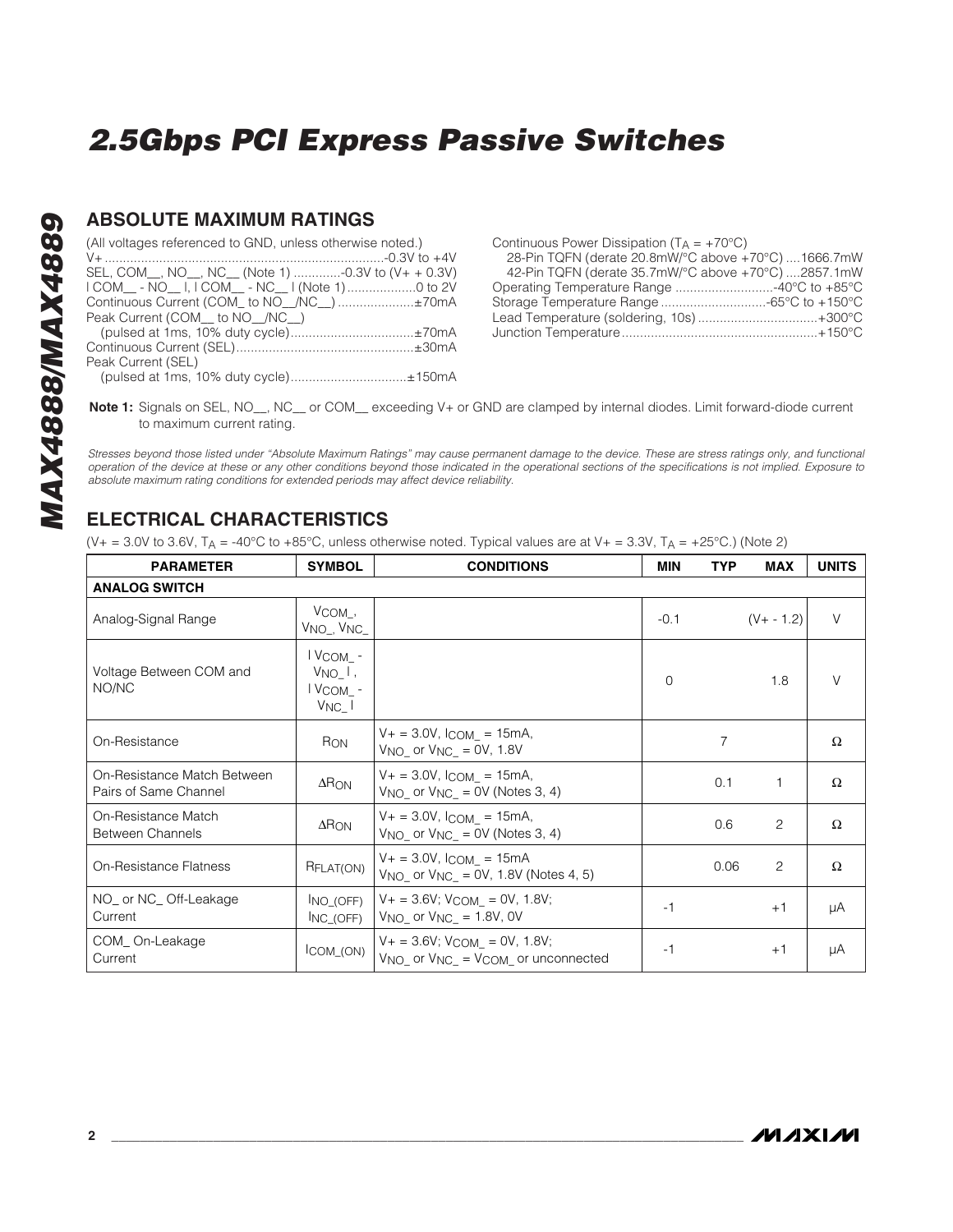### **ELECTRICAL CHARACTERISTICS (continued)**

(V+ = 3.0V to 3.6V,  $T_A$  = -40°C to +85°C, unless otherwise noted. Typical values are at V+ = 3.3V,  $T_A$  = +25°C.) (Note 2)

| <b>PARAMETER</b>                 | <b>SYMBOL</b>          | <b>CONDITIONS</b>                                                    | <b>MIN</b>                                                           | <b>TYP</b> | <b>MAX</b>     | <b>UNITS</b> |        |
|----------------------------------|------------------------|----------------------------------------------------------------------|----------------------------------------------------------------------|------------|----------------|--------------|--------|
| <b>DYNAMIC</b>                   |                        |                                                                      |                                                                      |            |                |              |        |
| Turn-On Time                     | ton                    |                                                                      | $V_{NO}$ or $V_{NC}$ = 1.0V, R <sub>L</sub> = 50 $\Omega$ , Figure 1 |            | 90             | 250          | ns     |
| Turn-Off Time                    | tOFF                   | $V_{NO}$ or $V_{NC}$ = 1.0V, R <sub>L</sub> = 50 $\Omega$ , Figure 1 |                                                                      |            | 10             | 50           | ns     |
| Propagation Delay                | t <sub>PD</sub>        | $R_S = R_L = 50\Omega$ , unbalanced, Figure 2                        |                                                                      |            | 50             |              | ps     |
| Output Skew Between Pairs        | t <sub>SK1</sub>       | any two pairs, Figure 2                                              | $R_S = R_L = 50\Omega$ , unbalanced; skew between                    |            | 50             |              | ps     |
| Output Skew Between Same<br>Pair | t <sub>SK2</sub>       | two lines on same pair, Figure 2                                     | $R_S = R_L = 50\Omega$ , unbalanced; skew between                    |            | 10             |              | ps     |
| On-Loss                          | GLOS                   | $R_S = R_L = 50\Omega$ ,<br>unbalanced,                              | 1MHz < f < 100MHz                                                    | $-0.5$     |                |              | dB     |
|                                  |                        | Figure 3                                                             | $500$ MHz < $f$ < 1.25GHz                                            |            | $-1.4$         |              |        |
|                                  |                        | Crosstalk between<br>any two pairs,                                  | $f = 50$ MHz                                                         |            | $-53$          |              |        |
| Crosstalk                        | VCT1                   | $R_S = R_L = 50\Omega,$<br>unbalanced,<br>Figure 3                   | $f = 1.25$ GHz                                                       | $-32$      |                |              |        |
| Signaling Data Rate              | <b>BR</b>              | $R_S = R_L = 50\Omega$                                               |                                                                      |            | 3.0            |              | Gbps   |
|                                  |                        | $Signal = OdBm$ ,                                                    | $f = 10$ MHz                                                         |            | $-56$          |              | dB     |
| Off-Isolation                    | <b>V<sub>ISO</sub></b> | $R_S = R_L = 50\Omega$ ,<br>Figure 3                                 | $f = 1.25$ GHz                                                       |            | $-26$          |              | dB     |
| NO_/NC_Off-Capacitance           | CNO_/NC_(OFF)          | Figure 4                                                             |                                                                      |            | 1              |              | pF     |
| COM_On-Capacitance               | $CCOM_ (ON)$           | Figure 4                                                             |                                                                      |            | $\overline{c}$ |              | pF     |
| <b>LOGIC INPUT</b>               |                        |                                                                      |                                                                      |            |                |              |        |
| Input-Logic Low                  | VIL                    |                                                                      |                                                                      |            |                | 0.5          | $\vee$ |
| Input-Logic High                 | V <sub>IH</sub>        |                                                                      |                                                                      | 1.4        |                |              | $\vee$ |
| Input-Logic Hysteresis           | <b>VHYST</b>           |                                                                      |                                                                      |            | 100            |              | mV     |
| Input Leakage Current            | $I_{IN}$               | $V_{\text{SEL}} = 0V$ or $V +$                                       |                                                                      | $-1$       |                | $+1$         | μA     |
| <b>POWER SUPPLY</b>              |                        |                                                                      |                                                                      |            |                |              |        |
| Power-Supply Range               | $V +$                  |                                                                      |                                                                      | 1.65       |                | 3.60         | $\vee$ |
|                                  | $ +$                   | $V_{\text{SEL}} = 0V$ or $V +$                                       | MAX4888                                                              |            |                | 60           |        |
| V+ Supply Current                |                        |                                                                      |                                                                      |            | 120            | μA           |        |

**Note 2:** All units are 100% production tested at T<sub>A</sub> = +85°C. Limits over the operating temperature range are guaranteed by design and characterization and are not production tested.

**Note 3:** ΔR<sub>ON</sub> = R<sub>ON</sub> (MAX) - R<sub>ON</sub> (MIN).

**Note 4:** Guaranteed by design. Not production tested.

**Note 5:** Flatness is defined as the difference between the maximum and minimum value of on-resistance as measured over the specified analog signal range.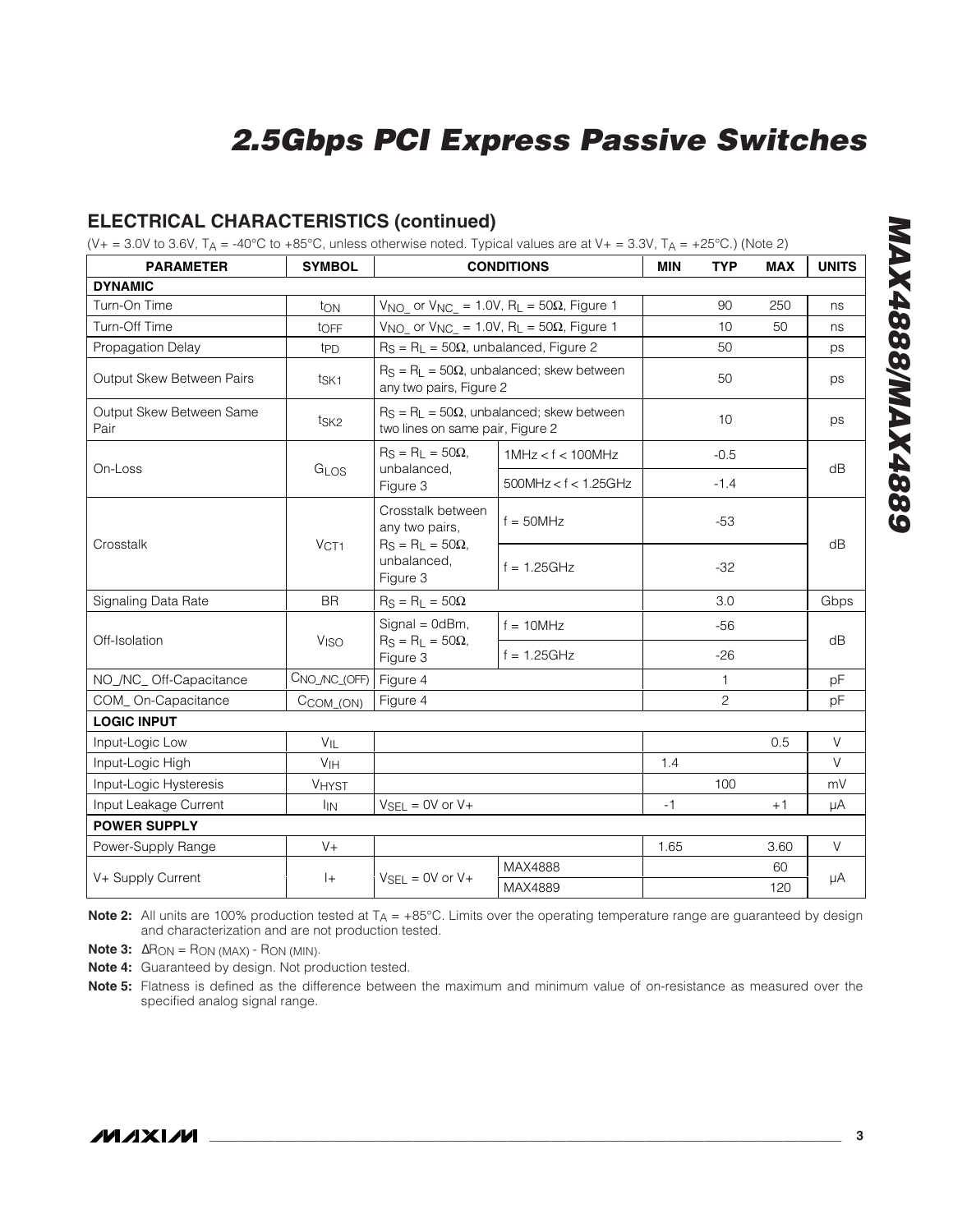





#### **MYXIM**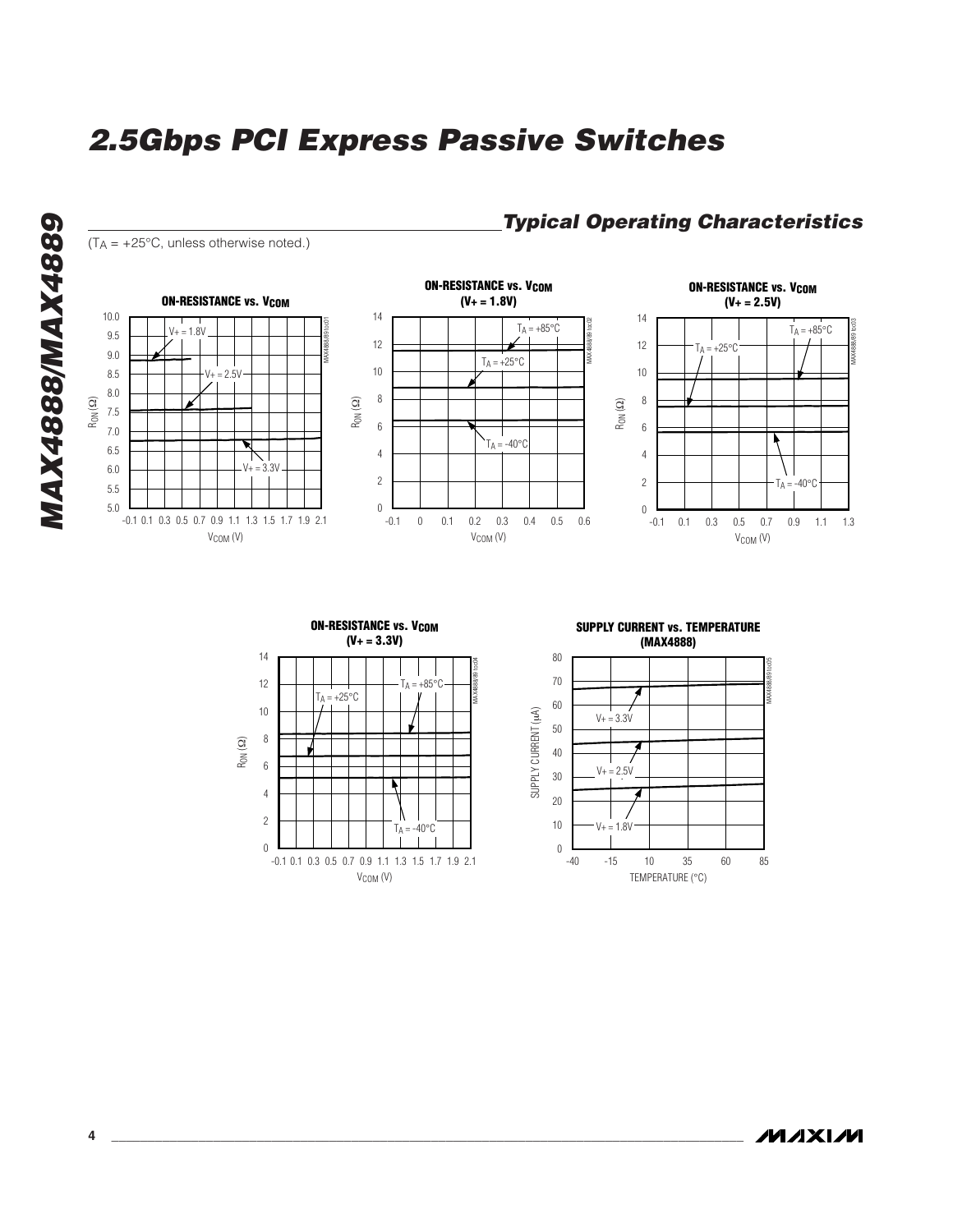### **Typical Operating Characteristics (continued)**

 $(T_A = +25^{\circ}C$ , unless otherwise noted.)



**EYE DIAGRAM (V+ = 2.5V, f = 1.25GHz, 600mVP-P PRBS SIGNAL, RS = RL = 50**Ω**)** †



**EYE DIAGRAM (V+ = 3.3V, f = 1.25GHz, 600mVP-P PRBS SIGNAL, RS = RL = 50**Ω**)** †



\*PRBS = PSEUDORANDOM BIT SEQUENCE †GEN I; 2.5Gps; UI = 400ps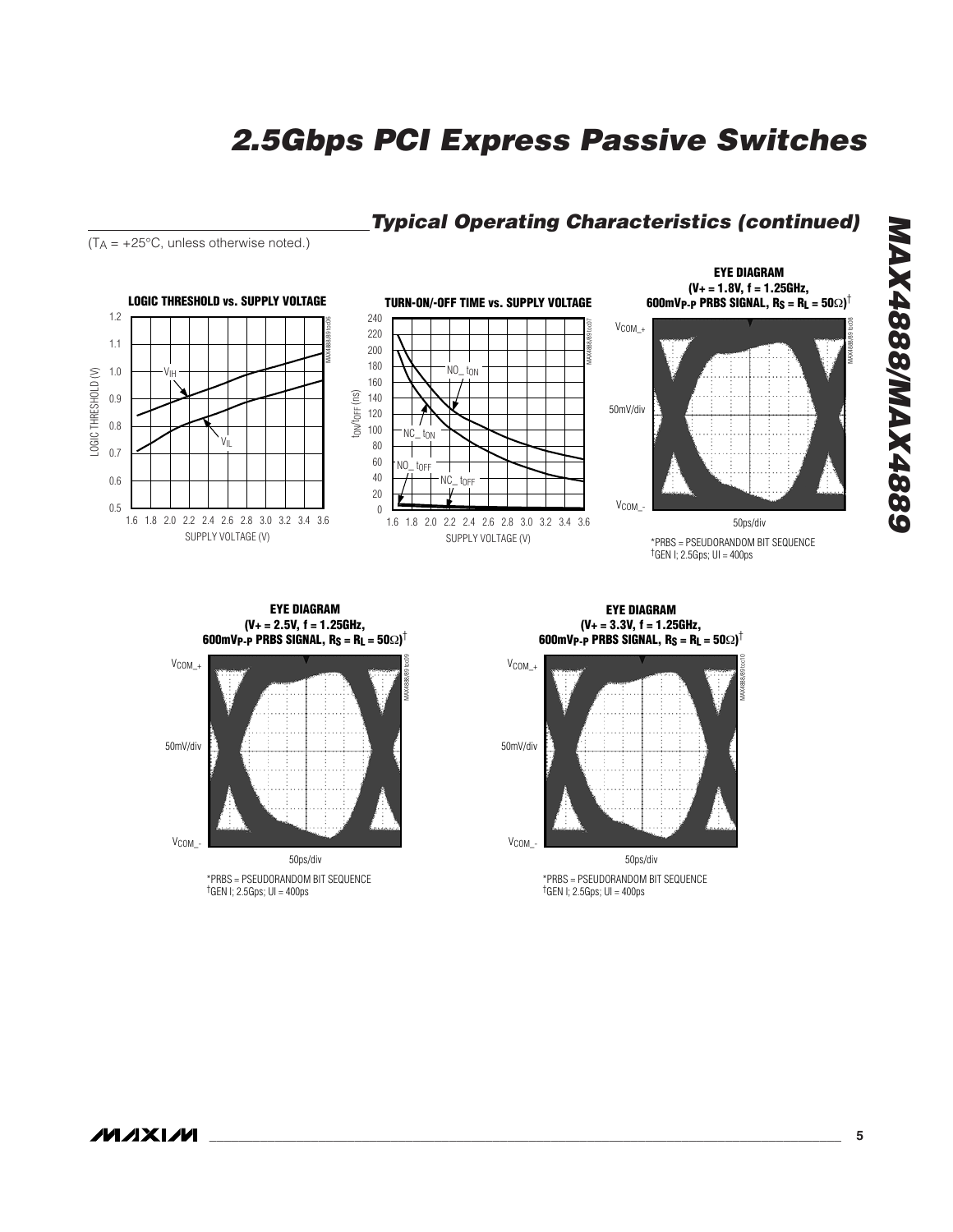### **Pin Description**

| PIN                          |                                     | <b>NAME</b>       | <b>FUNCTION</b>                                                                                                                                                                                       |  |  |  |  |  |
|------------------------------|-------------------------------------|-------------------|-------------------------------------------------------------------------------------------------------------------------------------------------------------------------------------------------------|--|--|--|--|--|
| <b>MAX4888</b>               | <b>MAX4889</b>                      |                   |                                                                                                                                                                                                       |  |  |  |  |  |
| 1, 10, 12, 14,<br>20, 25, 27 | 1, 4, 10, 14, 17,<br>19, 21, 39, 41 | <b>GND</b>        | Ground                                                                                                                                                                                                |  |  |  |  |  |
| $\mathbf{2}$                 | 9                                   | <b>SEL</b>        | Digital Control Input                                                                                                                                                                                 |  |  |  |  |  |
| 3, 9                         |                                     | N.C.              | No Connection. Not internally connected.                                                                                                                                                              |  |  |  |  |  |
| 4                            | $\mathbf{2}$                        | $COM1+$           | Analog Switch 1. Common Positive Terminal.                                                                                                                                                            |  |  |  |  |  |
| 5                            | 3                                   | COM1-             | Analog Switch 1. Common Negative Terminal.                                                                                                                                                            |  |  |  |  |  |
| 6                            | 6                                   | COM2+             | Analog Switch 2. Common Positive Terminal.                                                                                                                                                            |  |  |  |  |  |
| $\overline{7}$               | $\overline{7}$                      | COM2-             | Analog Switch 2. Common Negative Terminal.                                                                                                                                                            |  |  |  |  |  |
| 8, 11, 13, 19,<br>26, 28     | 5, 8, 13, 18,<br>20, 30,<br>40, 42  | $V +$             | Positive-Supply Voltage Input. Connect V+ to a 1.65V to 3.6V supply voltage.<br>Bypass V+ to GND with a 0.1µF capacitor placed as close to the device as possible.<br>(See the Board Layout section). |  |  |  |  |  |
| 15                           | 31                                  | NO2-              | Analog Switch 2. Normally Open Negative Terminal.                                                                                                                                                     |  |  |  |  |  |
| 16                           | 32                                  | $NO2+$            | Analog Switch 2. Normally Open Positive Terminal.                                                                                                                                                     |  |  |  |  |  |
| 17                           | 33                                  | NO <sub>1</sub> - | Analog Switch 1. Normally Open Negative Terminal.                                                                                                                                                     |  |  |  |  |  |
| 18                           | 34                                  | $NO1+$            | Analog Switch 1. Normally Open Positive Terminal.                                                                                                                                                     |  |  |  |  |  |
| 21                           | 35                                  | <b>NC2-</b>       | Analog Switch 2. Normally Closed Negative Terminal.                                                                                                                                                   |  |  |  |  |  |
| 22                           | 36                                  | $NC2+$            | Analog Switch 2. Normally Closed Positive Terminal.                                                                                                                                                   |  |  |  |  |  |
| 23                           | 37                                  | NC <sub>1</sub> - | Analog Switch 1. Normally Closed Negative Terminal.                                                                                                                                                   |  |  |  |  |  |
| 24                           | 38                                  | $NC1+$            | Analog Switch 1. Normally Closed Positive Terminal.                                                                                                                                                   |  |  |  |  |  |
|                              | 11                                  | $COM3+$           | Analog Switch 3. Common Positive Terminal.                                                                                                                                                            |  |  |  |  |  |
|                              | 12                                  | COM3-             | Analog Switch 3. Common Negative Terminal.                                                                                                                                                            |  |  |  |  |  |
|                              | 15                                  | $COM4+$           | Analog Switch 4. Common Positive Terminal.                                                                                                                                                            |  |  |  |  |  |
|                              | 16                                  | COM4-             | Analog Switch 4. Common Negative Terminal.                                                                                                                                                            |  |  |  |  |  |
|                              | 22                                  | $NO4-$            | Analog Switch 4. Normally Open Negative Terminal.                                                                                                                                                     |  |  |  |  |  |
|                              | 23                                  | $NO4+$            | Analog Switch 4. Normally Open Positive Terminal.                                                                                                                                                     |  |  |  |  |  |
|                              | 24                                  | <b>NO3-</b>       | Analog Switch 3. Normally Open Negative Terminal.                                                                                                                                                     |  |  |  |  |  |
| $\overline{\phantom{0}}$     | 25                                  | $NO3+$            | Analog Switch 3. Normally Open Positive Terminal.                                                                                                                                                     |  |  |  |  |  |
|                              | 26                                  | NC4-              | Analog Switch 4. Normally Closed Negative Terminal.                                                                                                                                                   |  |  |  |  |  |
|                              | 27                                  | $NC4+$            | Analog Switch 4. Normally Closed Positive Terminal.                                                                                                                                                   |  |  |  |  |  |
|                              | 28                                  | NC <sub>3</sub> - | Analog Switch 3. Normally Closed Negative Terminal.                                                                                                                                                   |  |  |  |  |  |
|                              | 29                                  | $NC3+$            | Analog Switch 3. Normally Closed Positive Terminal.                                                                                                                                                   |  |  |  |  |  |
| EP                           | EP                                  | EP                | Exposed Paddle. Connect EP to GND.                                                                                                                                                                    |  |  |  |  |  |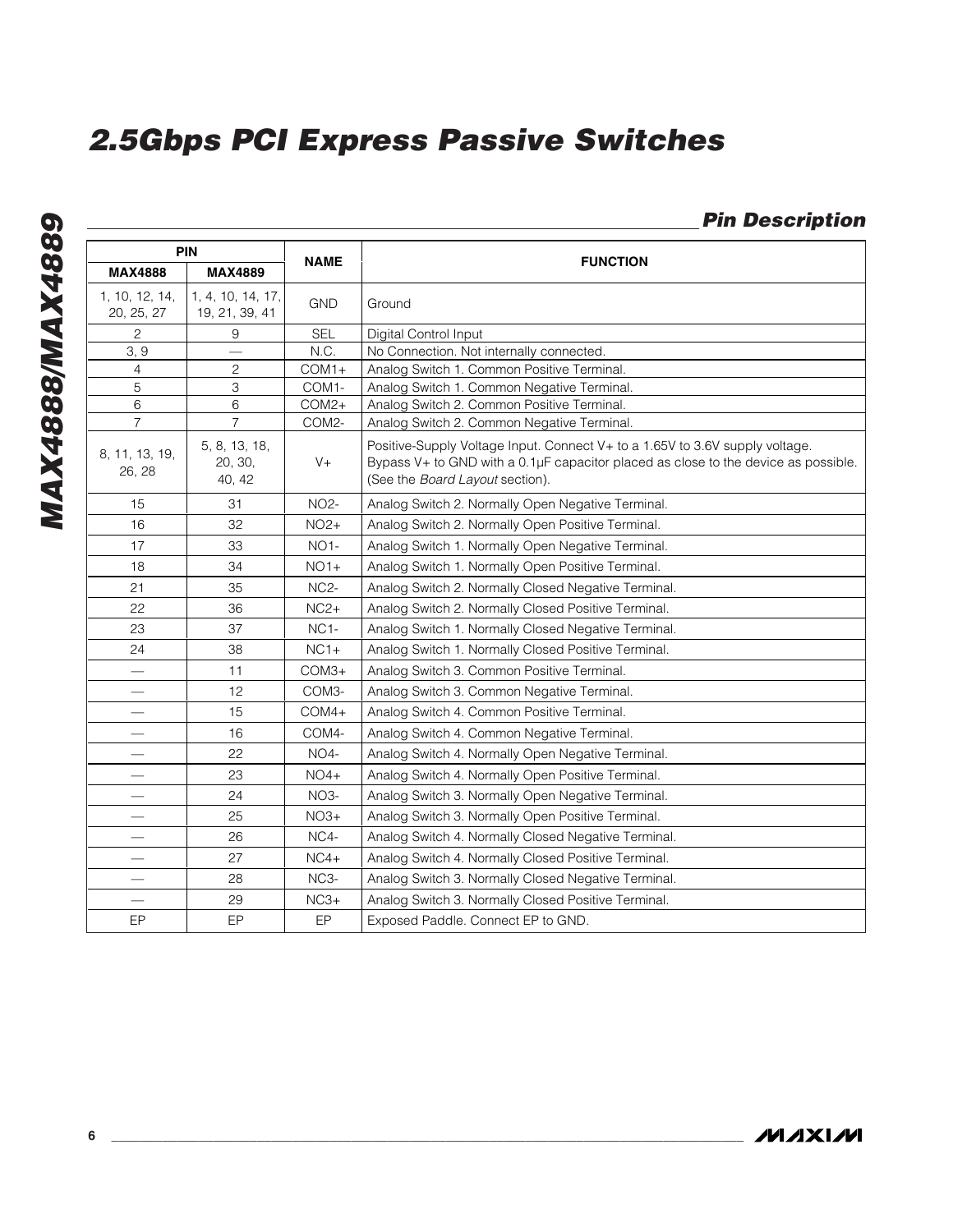

**Test Circuits/Timing Diagrams**

Figure 1. Switching Time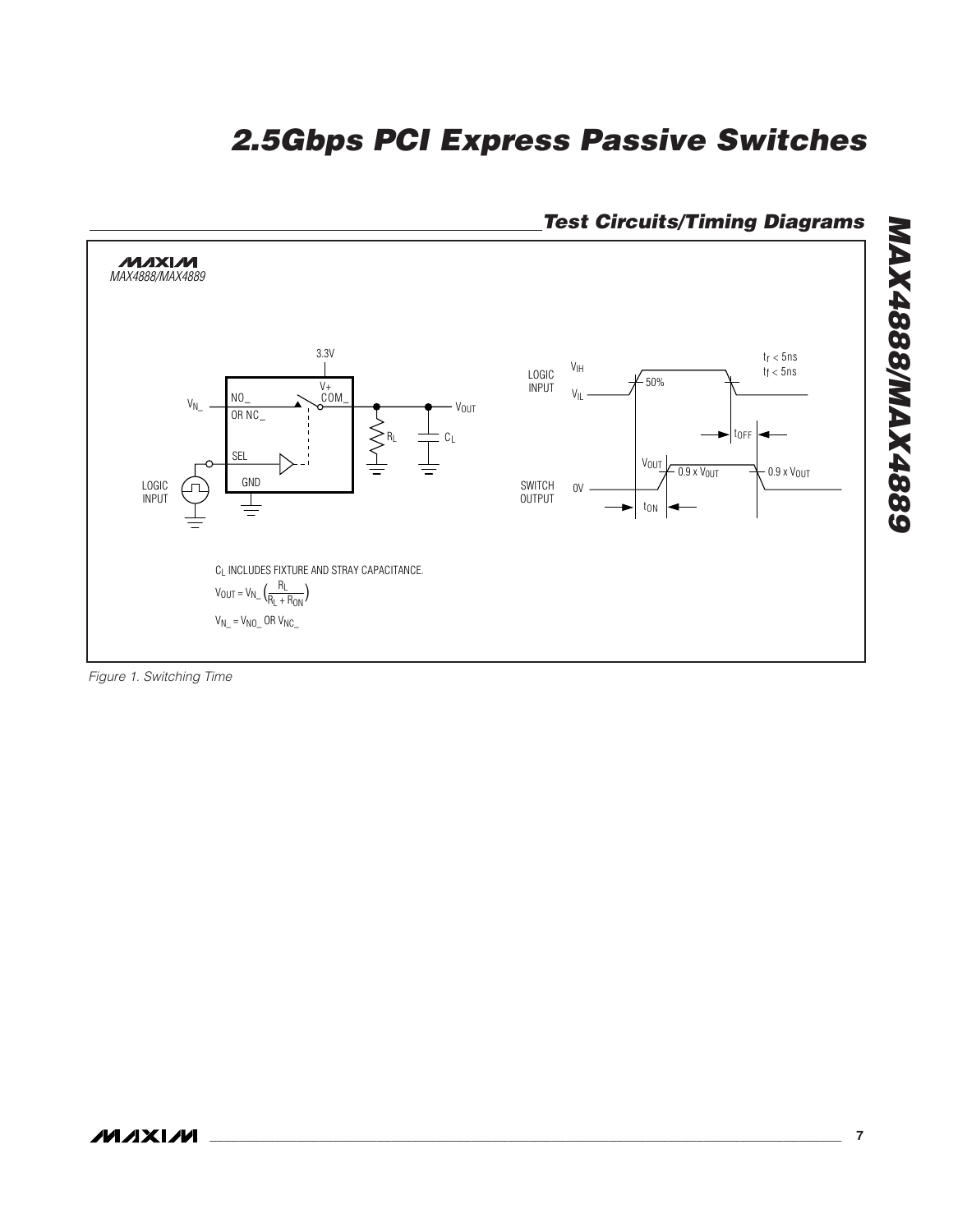

Figure 2. Propagation Delay and Output Skew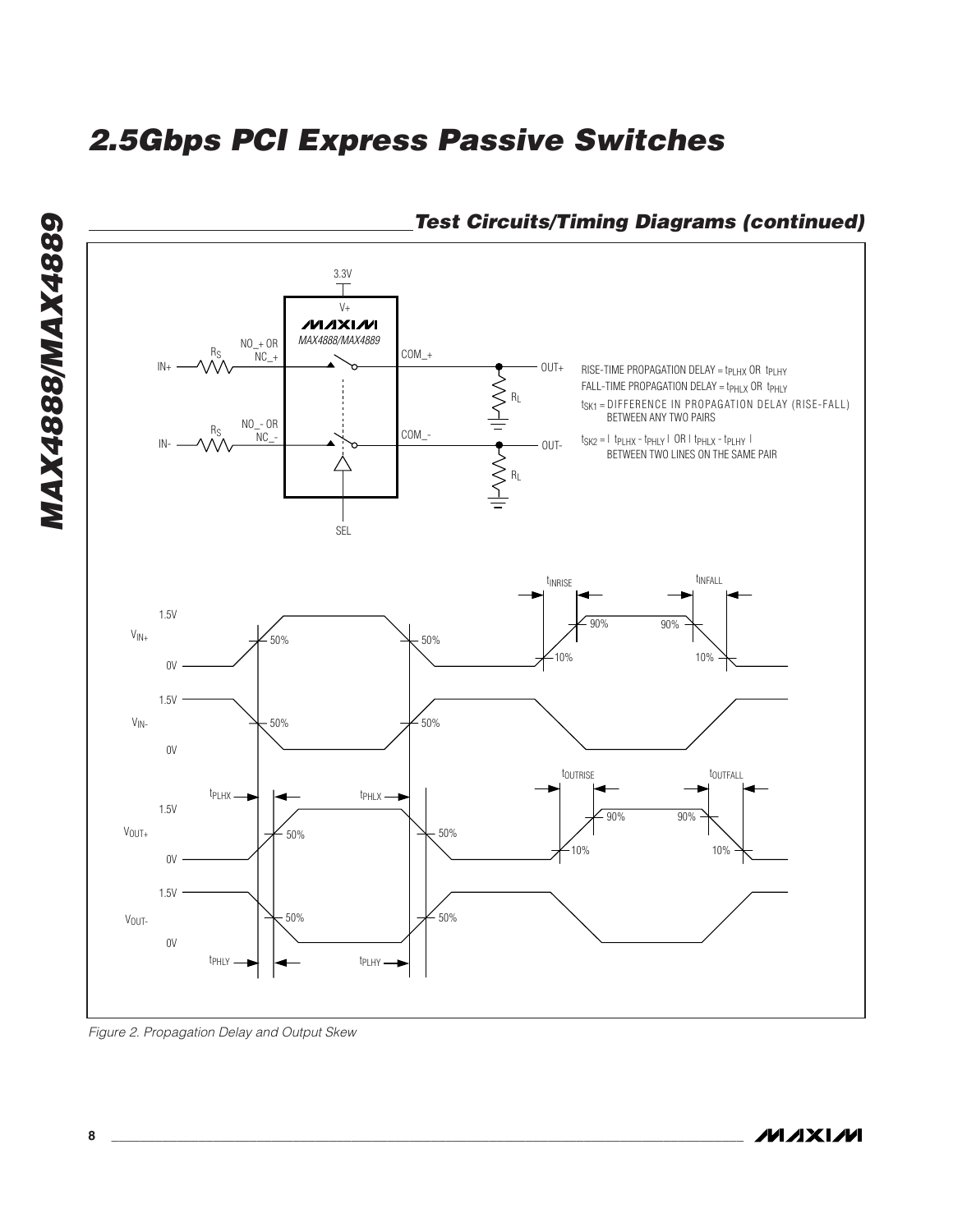

### **Test Circuits/Timing Diagrams (continued)**

Figure 3. On-Loss, Off-Isolation, and Crosstalk



Figure 4. Channel Off-/On-Capacitance

### **Detailed Description**

The MAX4888/MAX4889 high-speed passive switches route PCIe data between two possible destinations. The MAX4888/MAX4889 are ideal for routing PCIe signals to change the system configuration. For example, in a graphics application, the MAX4888/MAX4889 create two sets of eight lanes from a single 16-lane bus. The MAX4888/MAX4889 feature a single digital control input (SEL) to switch signal paths.

The MAX4888/MAX4889 are fully specified to operate from a single 3.0V to 3.6V power supply and also operate down to 1.65V.

#### **Digital Control Input (SEL)**

The MAX4888/MAX4889 provide a single digital control input (SEL) to select the signal path between the COM\_\_ and NO\_\_/NC\_\_ channels. The truth tables for the MAX4888/MAX4889 are depicted in the Functional Diagrams/Truth Table section. Drive SEL rail-to-rail to minimize power consumption.

#### **Analog Signal Levels**

The MAX4888/MAX4889 accept standard PCIe signals to a maximum of  $V_+$  - 1.2V. Signals on the COM  $+$ channels are routed to either the NO\_+ or NC\_+ channels, and signals on the COM\_- channels are routed to either the NO\_- or NC\_- channels. The MAX4888/ MAX4889 are bidirectional switches, allowing COM\_\_, NO\_\_, and NC\_\_ to be used as either inputs or outputs.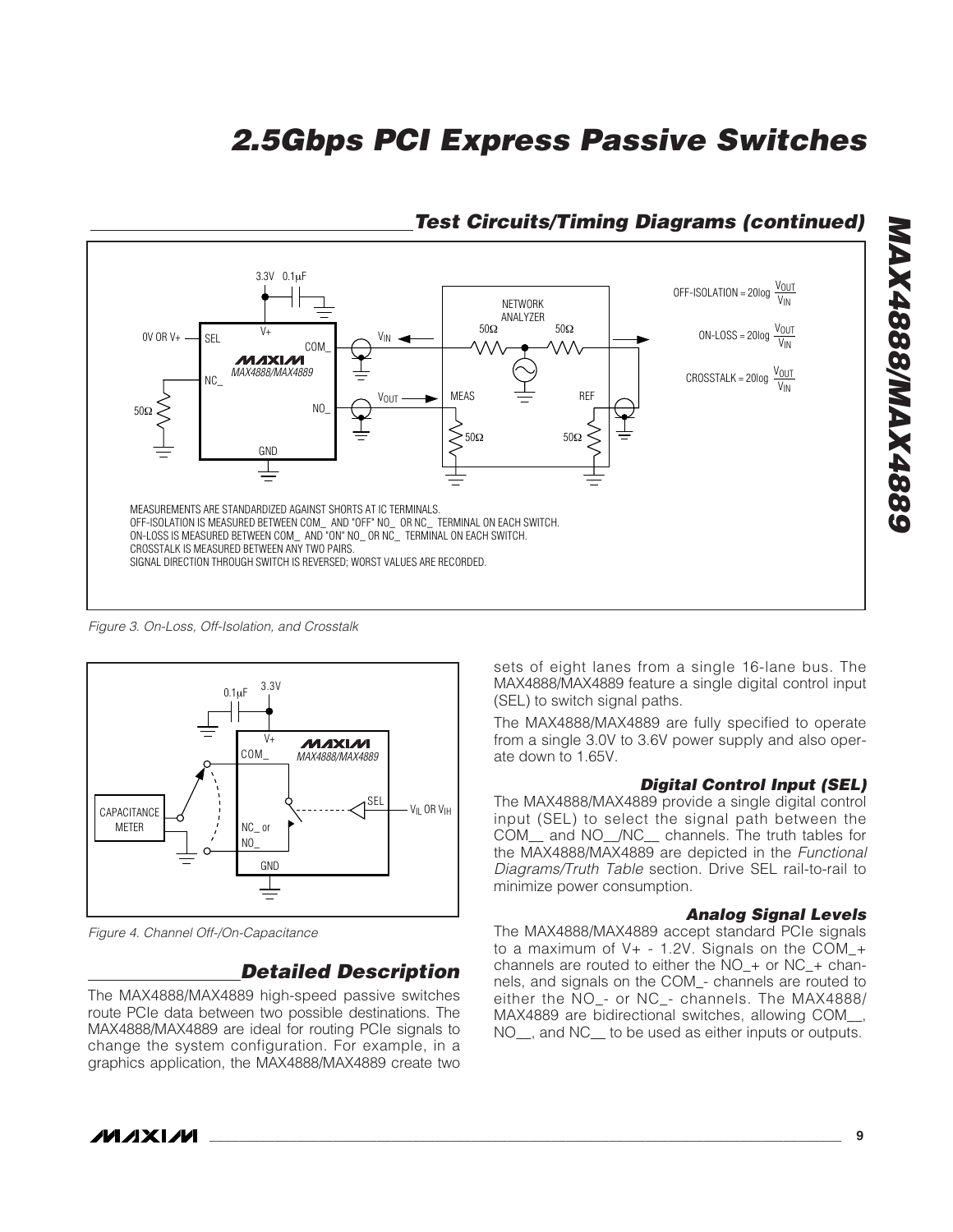

### **Functional Diagrams/Truth Table**

**MAXIM**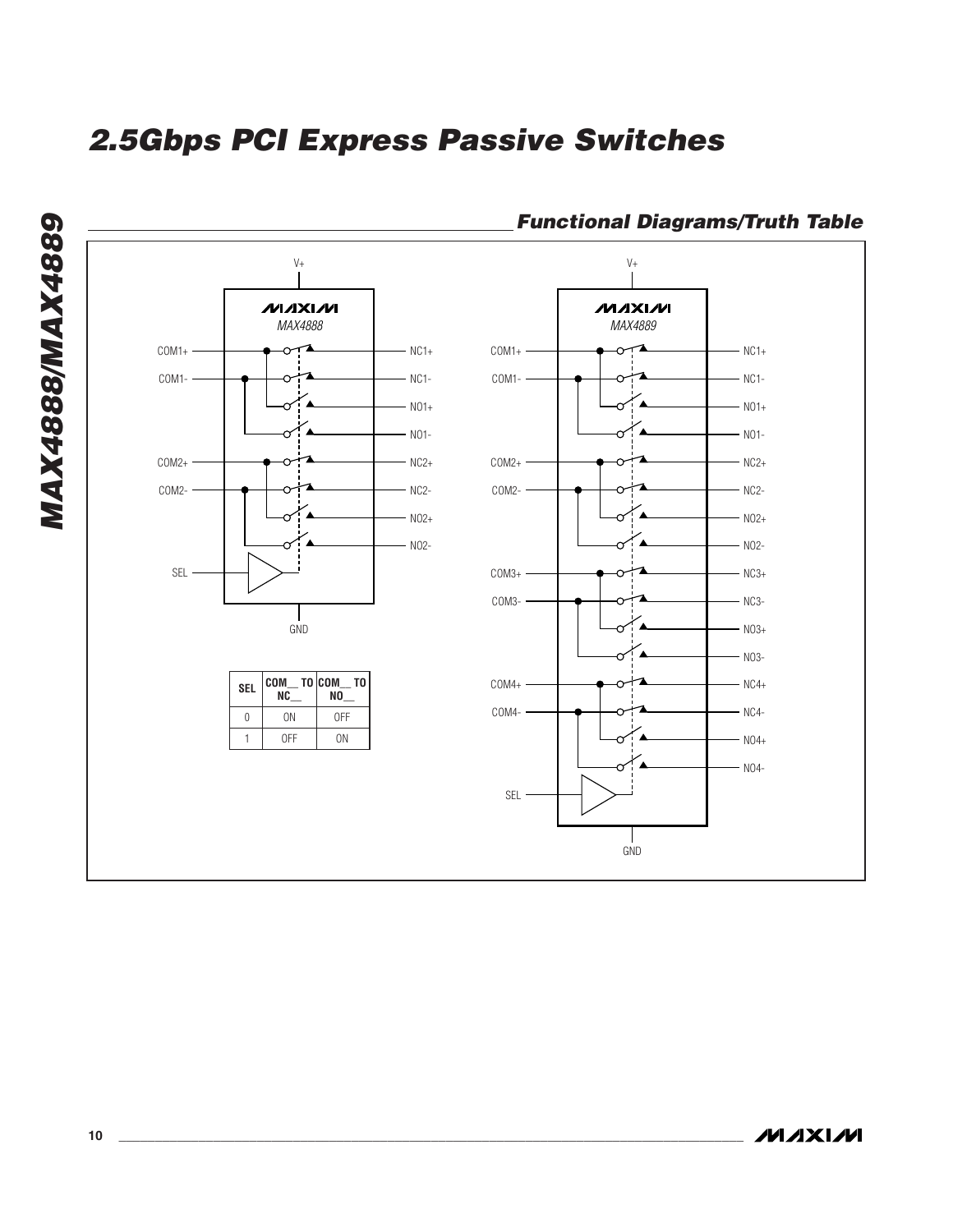### **Applications Information**

#### **PCIe Switching**

The MAX4888/MAX4889 primary applications are aimed at reallocating PCIe lanes (see Figure 5). For example, in graphics applications, several manufacturers have found that it is possible to improve performance by a factor of nearly two by splitting a single 16-lane PCIe bus into two 8-lane buses. Two of the more prominent examples are SLI™ (Scaled Link Interface) and CrossFire™. The MAX4889 permits a computer motherboard to operate properly with a single 16-lane graphics card, and can later be updated to dual cards. The same motherboard can be used with dual cards where the user sets a jumper or a bit through software to switch between single- or dual-card operation.

#### **Board Layout**

High-speed switches require proper layout and design procedures for optimum performance. Keep designcontrolled impedance PCB traces as short as possible or follow impedance layouts per the PCIe specification. Ensure that power-supply bypass capacitors are placed as close to the device as possible. Multiple bypass capacitors are recommended. Connect all grounds and the exposed pad to large ground planes.



Figure 5. The MAX4888/MAX4889 Used as a Single-Lane Switch

**Chip Information**

PROCESS: CMOS

CrossFire is a trademark of ATI Technologies, Inc. SLI is a trademark of NVIDIA Corporation.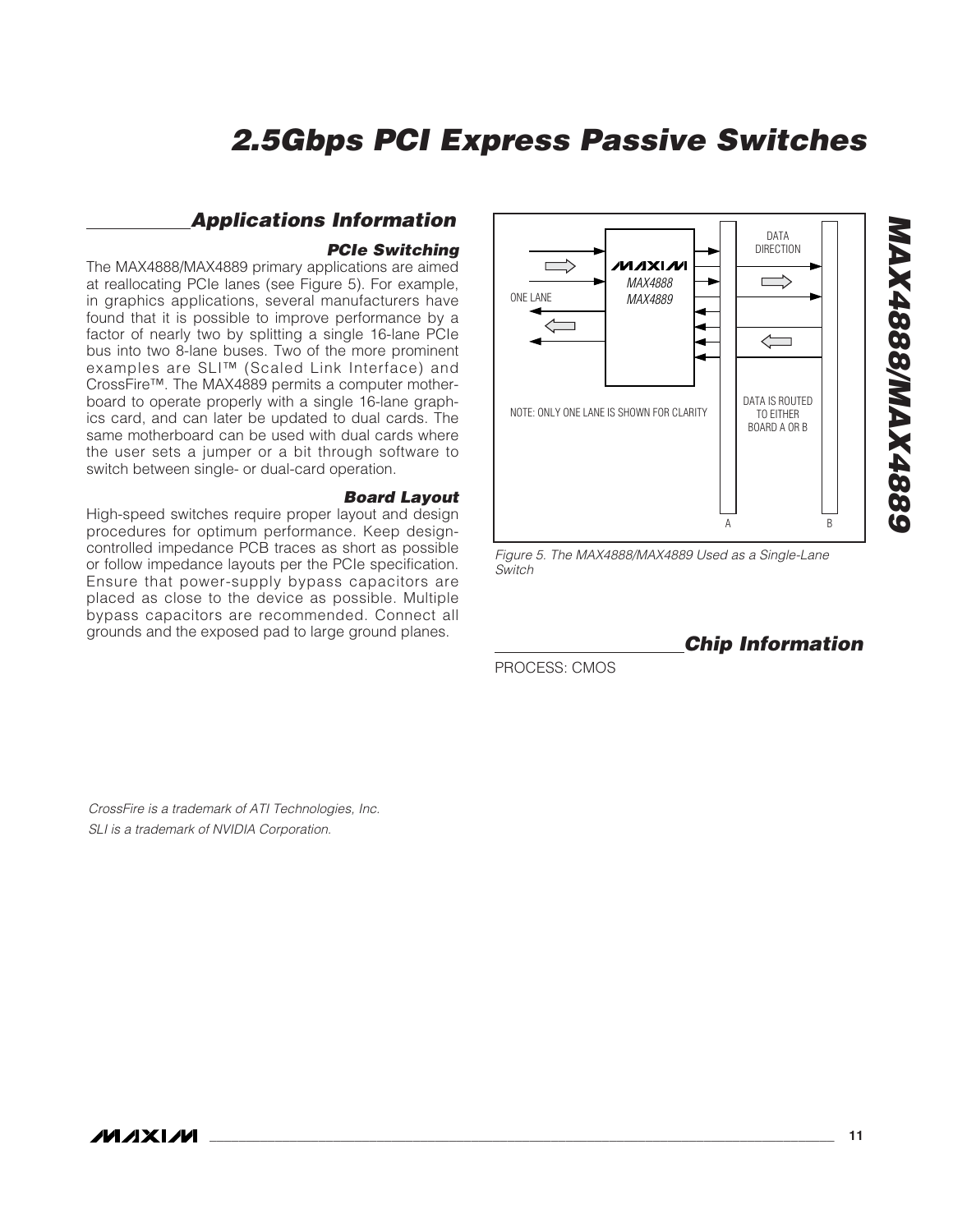

**Typical Application Circuit**

**MAXIM**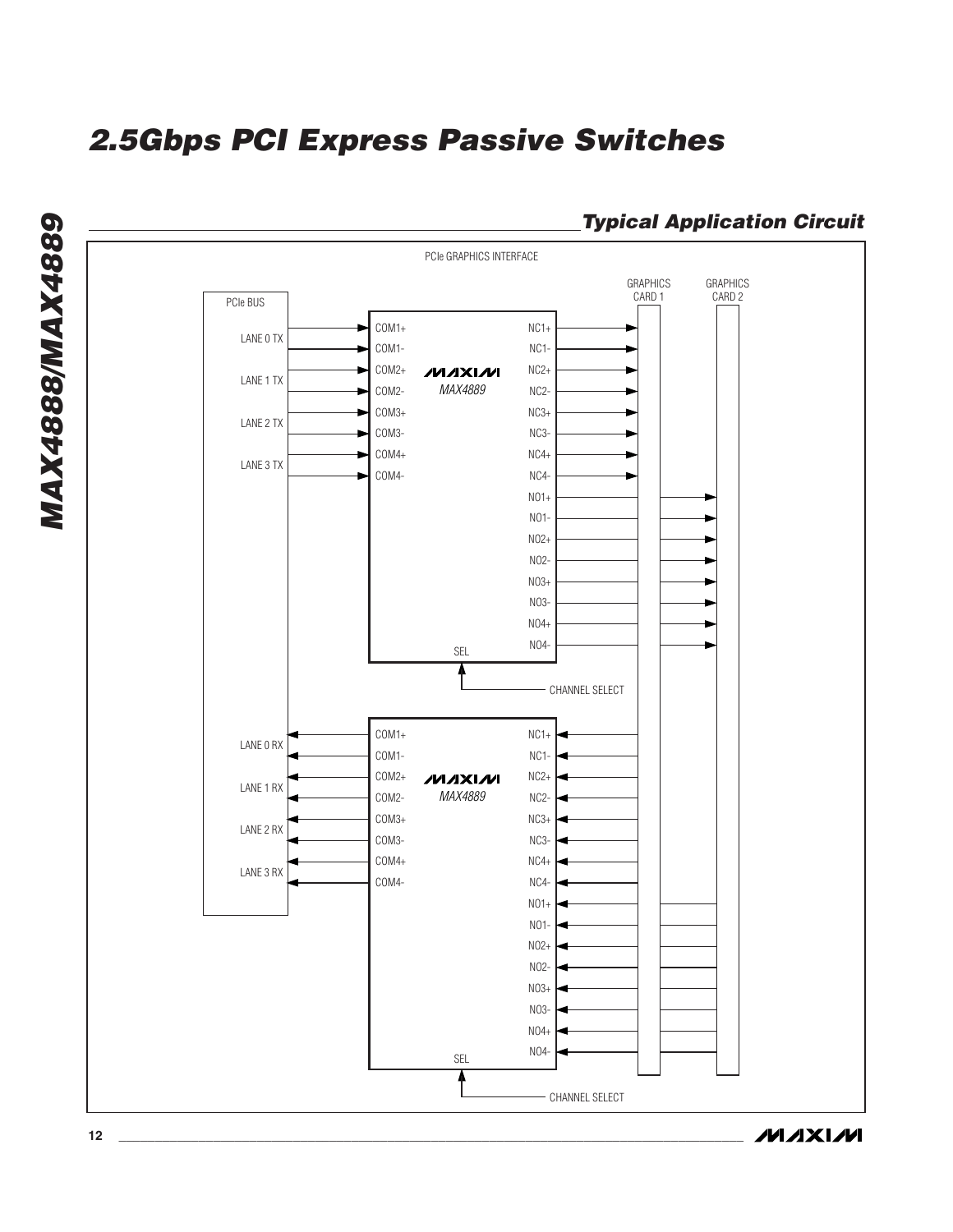### **Package Information**

(The package drawing(s) in this data sheet may not reflect the most current specifications. For the latest package outline information go to **www.maxim-ic.com/packages**.)

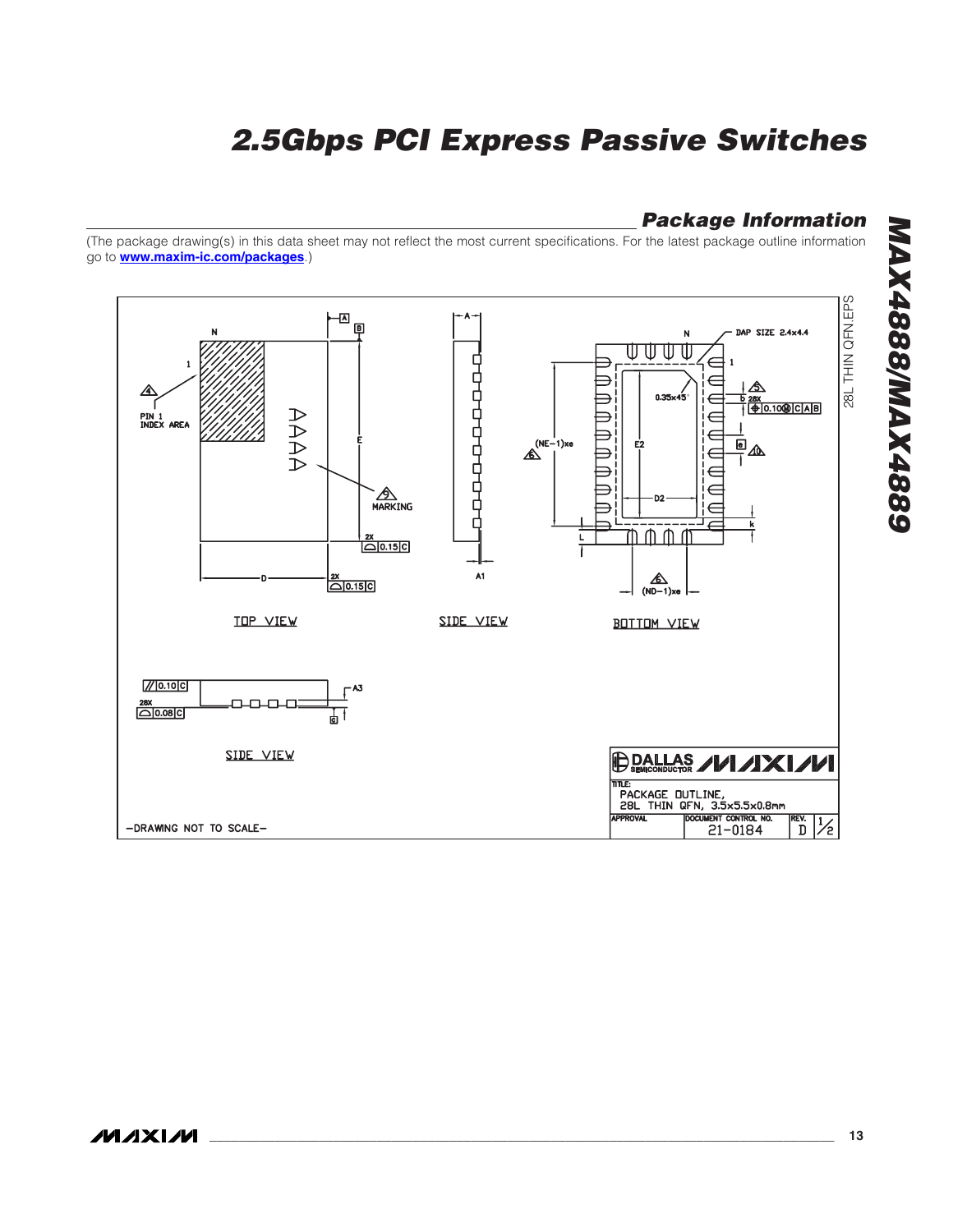### **Package Information (continued)**

(The package drawing(s) in this data sheet may not reflect the most current specifications. For the latest package outline information go to **www.maxim-ic.com/packages**.)

|                                                                                                        |                                                                                                 |      | <b>COMMON DIMENSIONS</b> |      |             |                                                                                                       |                                                                                                                                                                                                                                                                                                                                                                                                                                                                                                                                                                                                                           |      | EXPOSED PAD VARIATIONS |      |                 |                  |                                        |           |               |
|--------------------------------------------------------------------------------------------------------|-------------------------------------------------------------------------------------------------|------|--------------------------|------|-------------|-------------------------------------------------------------------------------------------------------|---------------------------------------------------------------------------------------------------------------------------------------------------------------------------------------------------------------------------------------------------------------------------------------------------------------------------------------------------------------------------------------------------------------------------------------------------------------------------------------------------------------------------------------------------------------------------------------------------------------------------|------|------------------------|------|-----------------|------------------|----------------------------------------|-----------|---------------|
|                                                                                                        | REF.                                                                                            | MIN. | NOM.                     | MAX. | <b>NOTE</b> |                                                                                                       |                                                                                                                                                                                                                                                                                                                                                                                                                                                                                                                                                                                                                           |      | D2                     |      |                 | E <sub>2</sub>   |                                        |           |               |
|                                                                                                        | А                                                                                               | 0.70 | 0.75                     | 0.80 |             |                                                                                                       | PKG. CODE                                                                                                                                                                                                                                                                                                                                                                                                                                                                                                                                                                                                                 | MIN. | NDM.                   | MAX. | MIN.            | NOM.             | MAX.                                   |           |               |
|                                                                                                        | A1                                                                                              | 0    | $\overline{\phantom{0}}$ | 0.05 |             |                                                                                                       | T283555-1                                                                                                                                                                                                                                                                                                                                                                                                                                                                                                                                                                                                                 | 1.95 | 2.05                   | 2.15 | 3.95            | 4.05             | 4.15                                   |           |               |
|                                                                                                        | A3                                                                                              |      | 0.20 REF.                |      |             |                                                                                                       |                                                                                                                                                                                                                                                                                                                                                                                                                                                                                                                                                                                                                           |      |                        |      |                 |                  |                                        |           |               |
|                                                                                                        | b                                                                                               | 0.20 | 0.25                     | 0.30 |             |                                                                                                       |                                                                                                                                                                                                                                                                                                                                                                                                                                                                                                                                                                                                                           |      |                        |      |                 |                  |                                        |           |               |
|                                                                                                        | D                                                                                               | 3.40 | 3.50                     | 3.60 |             |                                                                                                       |                                                                                                                                                                                                                                                                                                                                                                                                                                                                                                                                                                                                                           |      |                        |      |                 |                  |                                        |           |               |
|                                                                                                        | Е                                                                                               | 5.40 | 5.50                     | 5.60 |             |                                                                                                       |                                                                                                                                                                                                                                                                                                                                                                                                                                                                                                                                                                                                                           |      |                        |      |                 |                  |                                        |           |               |
|                                                                                                        | e                                                                                               |      | 0.50 BSC.                |      |             |                                                                                                       |                                                                                                                                                                                                                                                                                                                                                                                                                                                                                                                                                                                                                           |      |                        |      |                 |                  |                                        |           |               |
|                                                                                                        | k                                                                                               | 0.25 | $\overline{\phantom{0}}$ | -    |             |                                                                                                       |                                                                                                                                                                                                                                                                                                                                                                                                                                                                                                                                                                                                                           |      |                        |      |                 |                  |                                        |           |               |
|                                                                                                        | L                                                                                               | 0.30 | 0.40                     | 0.50 | 础           |                                                                                                       |                                                                                                                                                                                                                                                                                                                                                                                                                                                                                                                                                                                                                           |      |                        |      |                 |                  |                                        |           |               |
|                                                                                                        | N                                                                                               |      | 28                       |      |             |                                                                                                       |                                                                                                                                                                                                                                                                                                                                                                                                                                                                                                                                                                                                                           |      |                        |      |                 |                  |                                        |           |               |
|                                                                                                        | ND                                                                                              |      | 4                        |      |             |                                                                                                       |                                                                                                                                                                                                                                                                                                                                                                                                                                                                                                                                                                                                                           |      |                        |      |                 |                  |                                        |           |               |
|                                                                                                        | <b>NE</b>                                                                                       |      | 10                       |      |             |                                                                                                       |                                                                                                                                                                                                                                                                                                                                                                                                                                                                                                                                                                                                                           |      |                        |      |                 |                  |                                        |           |               |
| <b>NOTES:</b>                                                                                          | 3. N IS THE TOTAL NUMBER OF TERMINALS.<br>0.25mm AND 0.30mm FROM TERMINAL TIP.<br>RESPECTIVELY. |      |                          |      |             | IDENTIFIER MAY BE EITHER A MOLD OR MARKED FEATURE.<br>TERMINALS, COPLANARITY SHALL NOT EXCEED 0.08mm, | 1. DIMENSIONING & TOLERANCING CONFORM TO ASME Y14.5M-1994.<br>2. ALL DIMENSIONS ARE IN MILLIMETERS, ANGLES ARE IN DEGREES.<br>$\!\!{\times}\!\!$ the terminal #1 identifier and terminal numbering convention shall<br>CONFORM TO JESD 95-1 SPP-012. DETAILS OF TERMINAL #1 IDENTIFIER ARE<br>OPTIONAL, BUT MUST BE LOCATED WITHIN THE ZONE INDICATED. THE TERMINAL #1<br>$\sqrt{\rm S}$ dimension 6 applies to metallized terminal and is measured between $\sqrt{\rm S}$<br>$\%$ nd and ne refer to the number of terminals on each d and e side<br>7. COPLANARITY APPLIES TO THE EXPOSED HEAT SINK SLUG AS WELL AS THE |      |                        |      |                 |                  | <b>DALLAS ////XI///</b>                |           |               |
| AN MARKING IS FOR PACKAGE ORIENTATION PURPOSE ONLY.<br>⊿Ò⊾LEAD CENTERLINES DEFINED BY DIMESION e±0.05. | 8. WARPAGE SHALL NOT EXCEED 0.10mm.                                                             |      |                          |      |             |                                                                                                       |                                                                                                                                                                                                                                                                                                                                                                                                                                                                                                                                                                                                                           |      |                        |      | <b>TTLE:</b>    | PACKAGE OUTLINE, | 28L THIN QFN, 3.5x5.5x0.8mm            |           |               |
| -DRAWING NOT TO SCALE-                                                                                 |                                                                                                 |      |                          |      |             |                                                                                                       |                                                                                                                                                                                                                                                                                                                                                                                                                                                                                                                                                                                                                           |      |                        |      | <b>APPROVAL</b> |                  | <b>DOCUMENT CONTROL NO.</b><br>21-0184 | REV.<br>D | $\frac{2}{2}$ |
|                                                                                                        |                                                                                                 |      |                          |      |             |                                                                                                       |                                                                                                                                                                                                                                                                                                                                                                                                                                                                                                                                                                                                                           |      |                        |      |                 |                  |                                        |           |               |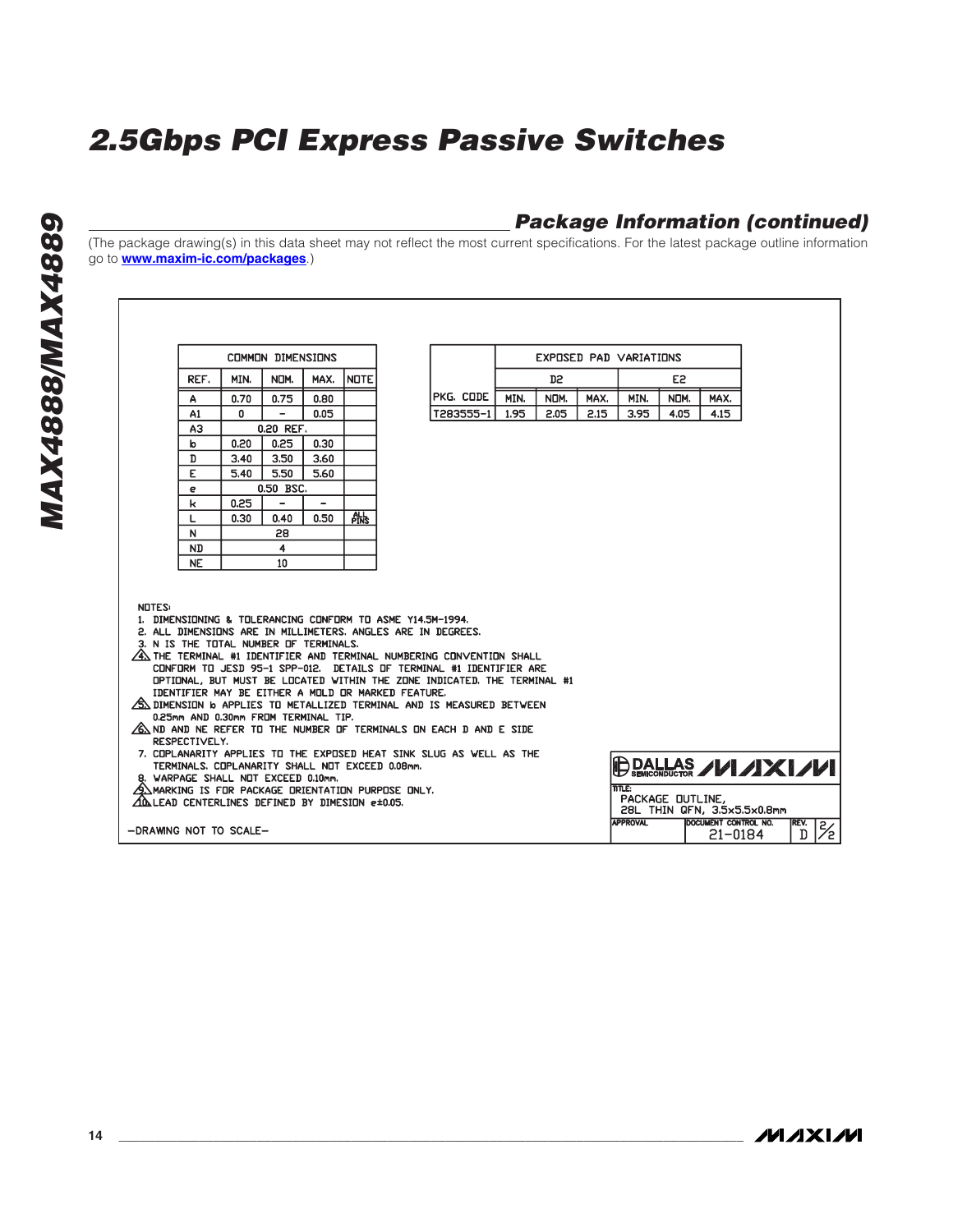### **Package Information (continued)**

(The package drawing(s) in this data sheet may not reflect the most current specifications. For the latest package outline information go to **www.maxim-ic.com/packages**.)